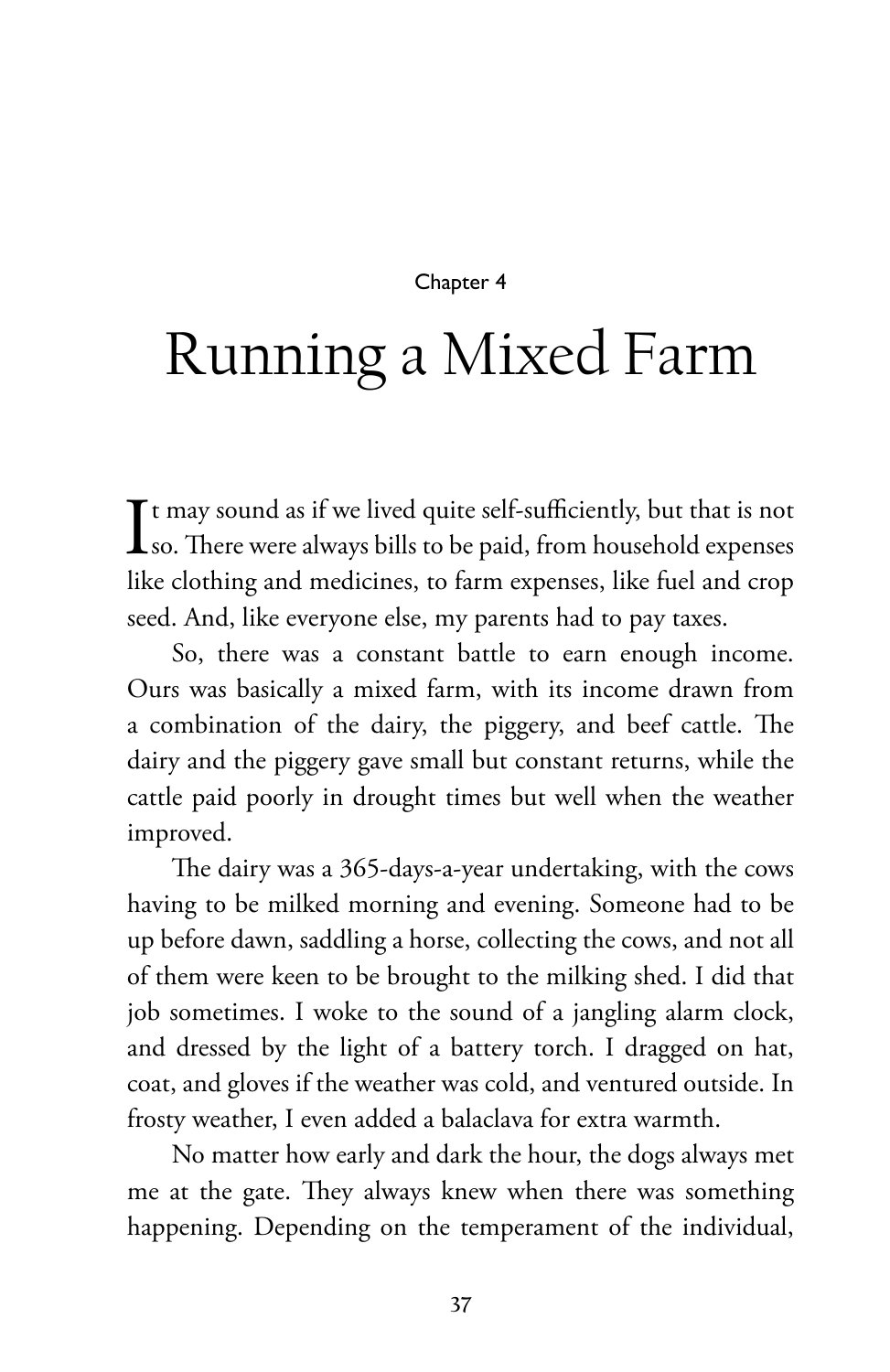they followed sedately, or danced around under my feet, mad with excitement.

 In the gloom, I walked to the harness shed to collect a bridle and saddle. Sometimes in winter, there would be long icicles hanging under the dripping taps near the shed, and the frost on the grass would crackle under my feet. Carrying the bridle, I went to find my horse. If he was known to be hard to catch, he would have spent the night in a yard. But usually, he would be loose in a small grass paddock. Then I walked through frost-damp grass that reached my knees, and my trousers were soaked by the time I cornered the horse, bridled him, and brought him back to be saddled. His coat was coated with the frost, and chilly under my fingers, and the girth of the saddle was stiff as well.

We set off into the pre-dawn light, or the thick mist, the horse straining to see the path, the dogs following at a run. The brisk morning air brought water to my eyes and a glow to my cheeks. There were always different personalities among the cows as well. Some would be very obliging, ready to head for the milking shed as soon as I disturbed them. Others were more reluctant, refusing to move until the horse was quite close, or the dogs nipped at their heels. Others would try to hide among thick trees or in patches of heavy mist. I had to keep count of the animals to be sure that I had found them all.

I followed the cows back to the shed, closing the gates behind them. I took my horse to the water trough to let him drink, sometimes having to help him break the layer of ice that had yet to melt in the sun. Then I tied him to rest under the big box tree near the yard.

In the dairy, Dad would have the engine running, and the first cows were already connected to the milking machines. I took my part in the routine: moving the animals into empty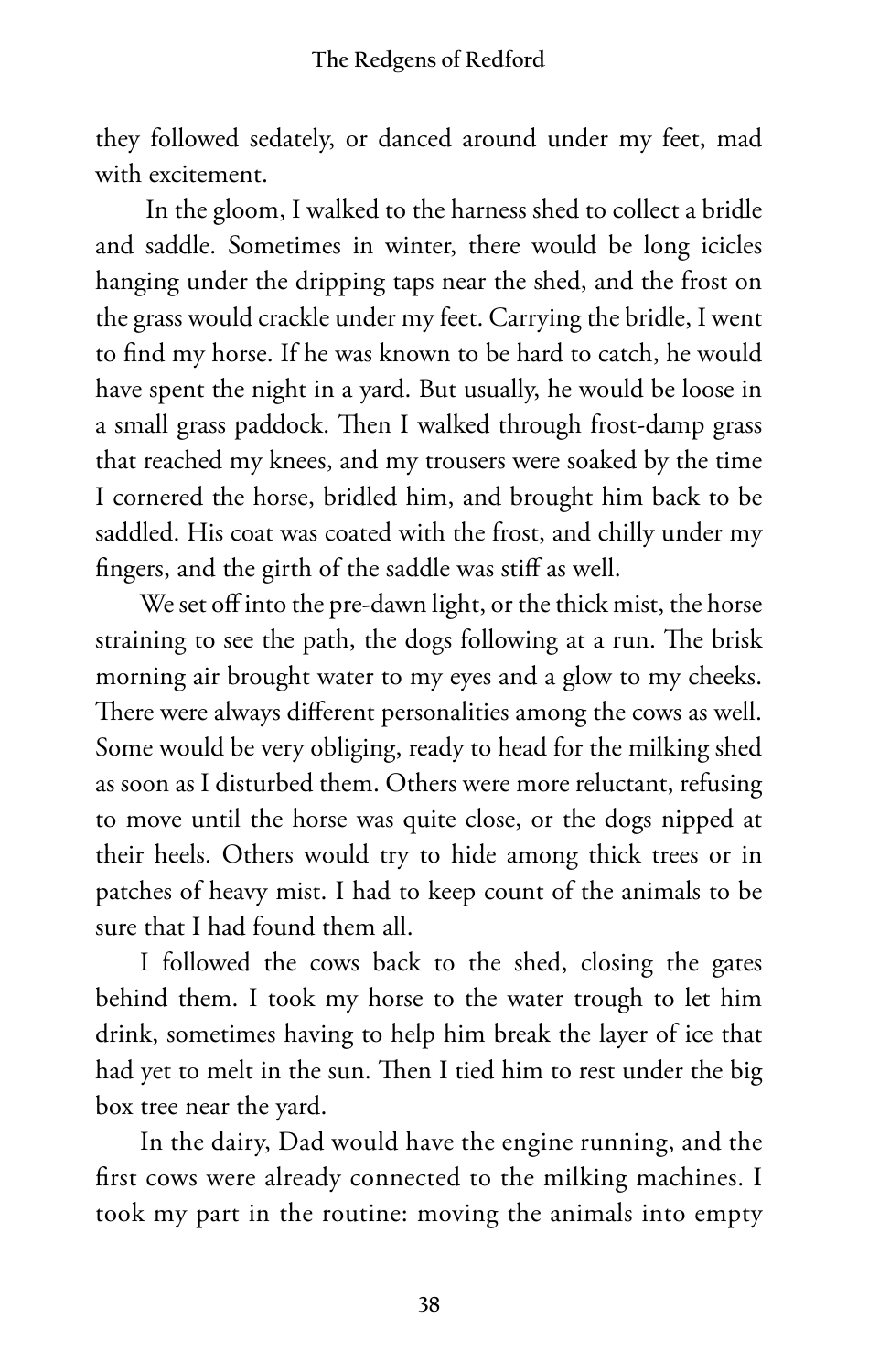stalls ('bails'), connecting the chain behind them, tying one rear leg with a rope to restrict any sudden movements, washing dirt from bulging udders, and slipping on the cups with their strong vacuum suction. When the machines had removed most of a cow's milk, there was often a little remaining in the udder. Then Mum or Dad would take over for manual 'stripping'. This involved rhythmically squeezing and pulling on the teats, much as a calf would have done, with the milk descending in a thin stream into a bucket held between the worker's knees as he sat on a low stool. If the cow kicked in protest, then the bucket could be sent flying. That was why we pulled a back leg away with a rope; it made the cow unbalanced and less likely to kick. Stripping needed strong muscles and quite a deft touch. I never mastered it, but then I never tried too hard to learn. Once you had a skill you were expected to use it regularly.

Soon thereafter, Mum would walk down from the house carrying a big brown enamel teapot filled with black tea, mugs, and slabs of hot buttered toast. If I was still cold, I drank my tea in front of the open fire in the outside galley, sheltered under half an upturned rainwater tank, where water was heating to be used in the post-milking clean-up. As the sun rose and the light grew stronger, the cows waiting their turn stood quietly in the yard, their breath forming thick white clouds in the crisp air.

And all the time the diesel engine laboured, providing the power that sucked the milk from those udders, and sent it pulsating up pipes into small glass indicators, before carrying it away to the separator in another room. There the thick cream was siphoned off the top and drained into strong metal cans, and the skim milk flowed through a funnel, and away through another series of pipes to the pigs.

**39**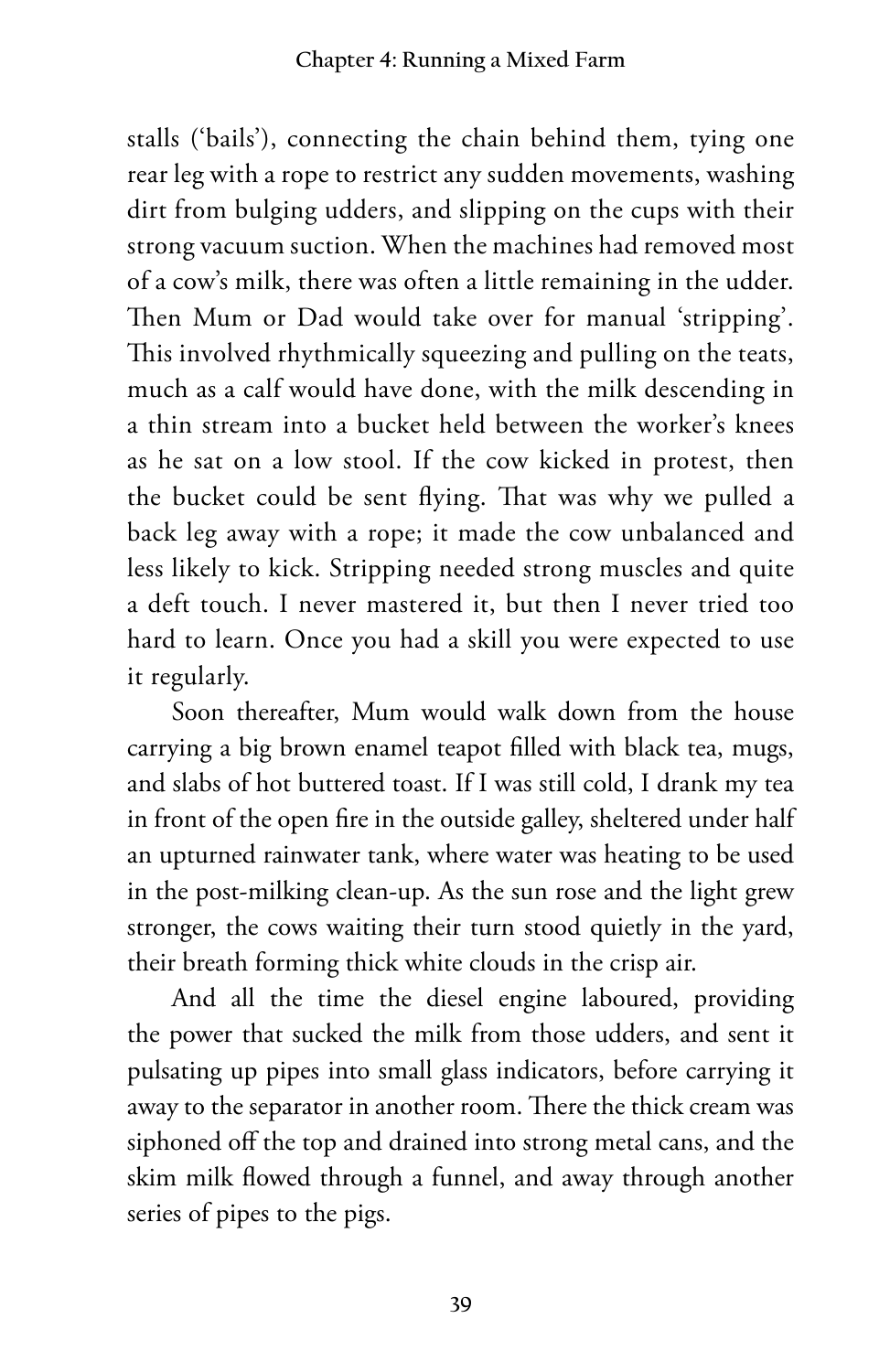## **The Redgens of Redford**

Once delivered to the pigsties, the skim milk was stored in a number of big, recycled oil drums with the top cut out. From these, Max carried it to the troughs in buckets. If the drums were not emptied within a few hours, the sun's heat would sour the milk. Then thick crusts of yellowish curd would rise to the top, a great attraction for the hordes of black crows which lived near the pigs. They would perch on the rim of the drum, slicing deep gouges through the curd with their strong beaks. The pigs were usually fed grain of some sort as well, and the crows would try to get the scraps of grain too.

Once all the cows had been milked, and all the milk had been drawn through the separator, came the clean-up. That was mostly Mum's job. All the parts of the milking machines had to be scrupulously cleaned. Hot soapy water was sucked up through the pipes, the cups were dismantled and their rubber liners scoured, the collecting tank for the milk was washed and emptied, and the separator dismantled into its various components and cleaned. Often, there were thick creamy deposits lurking in the separator, so Mum scraped these out with a finger and flicked them to the waiting dogs. And the empty cream cans returned by the carrier had to be washed and cleaned before they were filled. A big job twice a day every day of the year.

Dad was usually the one who cleaned up the bails where the cows had been standing. As long as I can remember, these had a concrete floor. First, he would use a shovel and stiff broom to remove any mud, urine, or manure, and then use the hose to clean up anything left behind. All this was necessary to be sure that the cream we sold was of the highest quality and brought the highest price.

While still fresh, the cream had to be delivered to the butter factory in Chinchilla, fifteen kilometres away. There was a regular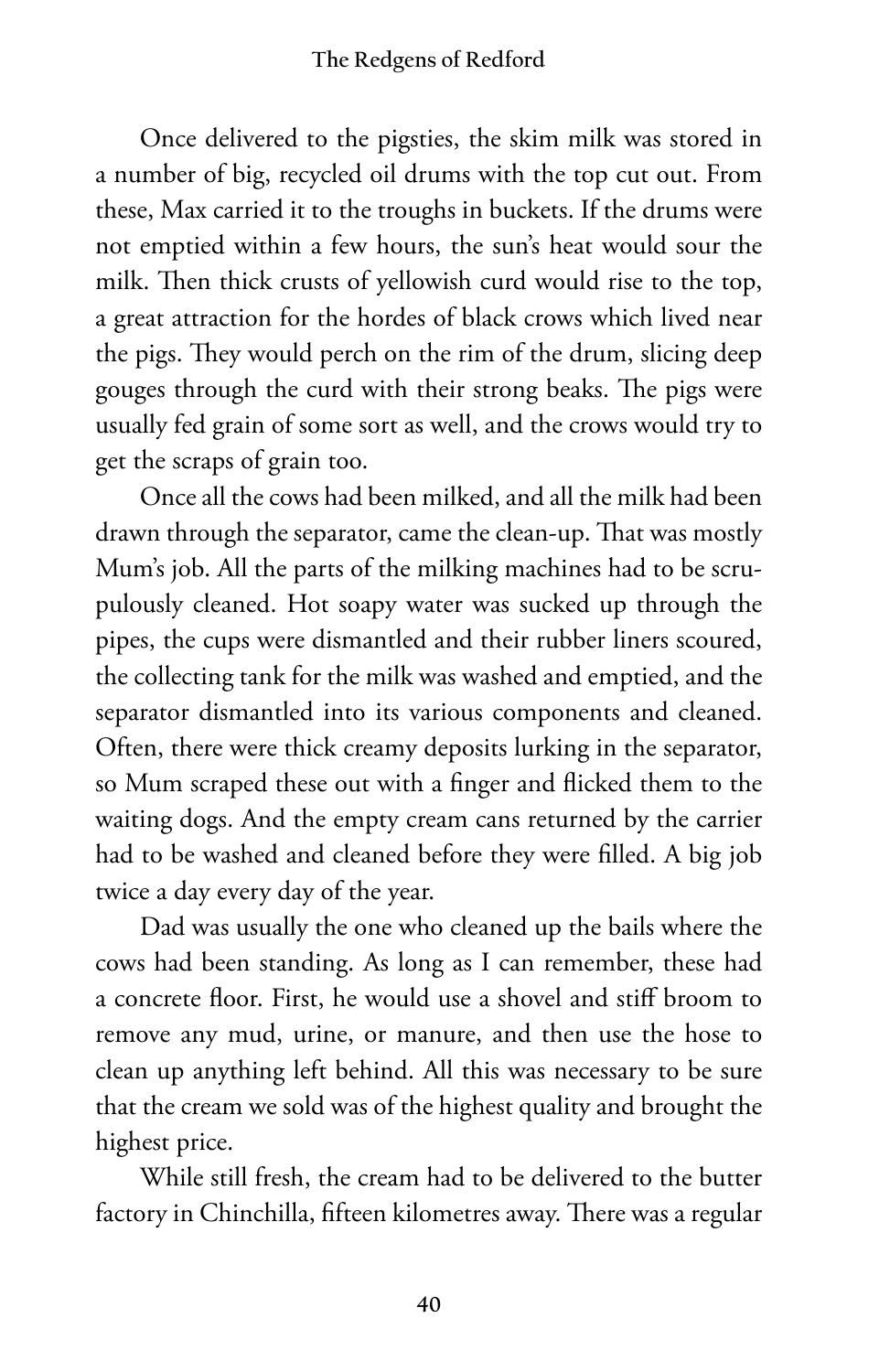'cream carter' with a large truck who drove along the main road from Chinchilla past Seven Oaks, three times a week in summer and twice a week in winter. On his outward journey, he left clean empty cans from the factory at our gate. It was our job to deliver filled cans to the shelter at the gate before he returned. In hot weather, keeping the cream cool between his visits was a bit of a problem. The initial solution was to stand the metal cans in a trough of cold water in a dark shed, which kept the cream cooler. Later, after the arrival of town electricity, Dad invested in a large refrigerator to store the cans. Later still, the carter would drive right up to the dairy to collect the cream.

When the cream arrived at the butter factory, it was tested for quality. Several things controlled the way the farmers were paid. First was the amount of butter fat it contained. Jersey cows were extremely popular as they were known to produce very high fat content in their cream. The factory also checked the cream for freshness, and its aroma. During springtime, many of the paddocks became infested with mustard weed. There are lots of different varieties of this weed in Australia, some of which may be toxic to cows. However, our animals did not suffer ill effects as they ate it mixed with large amounts of natural grasses. But as the name implies, when the cows ate it, it made the milk smell and taste of mustard. Sometimes we could not drink the fresh milk, and sometimes, when the cream was very smelly, the factory could not use it to make export-quality butter. In that case, the farmer was paid less for his cream.

Dad did not breed the bullocks we raised either. He bought young cattle from farmers who specialised in breeding, and kept them on the farm for months or years while they grew and fattened. They were fed solely on natural grasses, and if the rains came regularly, they had lots to eat. Of course, if the rains failed,

**41**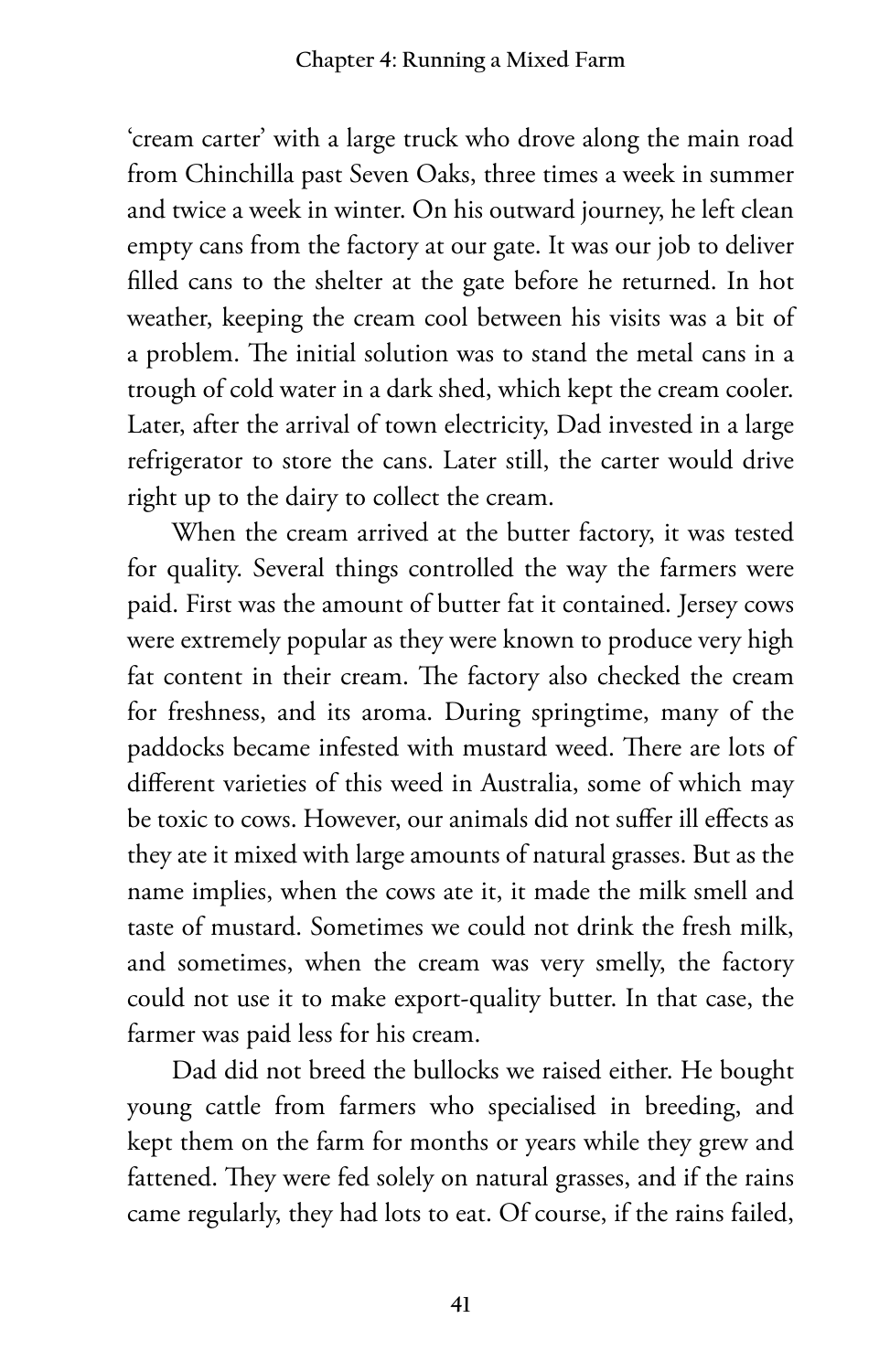grass was in short supply, and they did not fatten. In drought times like these, Dad would usually sell a proportion to ensure that none of them starved and died, or rent another farm at some distance (called having cattle 'on agistment') and move some of the stock there until the rains fell.

Usually, we sold the bullocks in Chinchilla at a cattle sale. This involved Dad, Max, and I mustering the cattle from the back paddocks into the yards beside the dairy. There, Dad would choose those beasts he felt were ready for sale. We had the fun of 'drafting' them, which meant allowing the bullocks to pass in single file through a gate while Dad, standing in the open gateway and armed only with a long stick, decided which of them would stay and which would go. Include in the situation excited dogs, who would bark and rush at the wrong time, and excited cattle who did not want to be separated from their mates. It sounds simple but was decidedly the opposite.

Sometimes the drafting was done on horseback. A rider would move his horse into a mob of cattle, and try to separate one bullock from the group by getting behind it, and pushing it towards the gate. The bullock wanted to stay with his mates, and attempted to turn back into the mob. It often became a battle of wills between the bullock, the horse and the rider. The excited horses loved the fun of making a bullock do what he did NOT want to do, and the riders enjoyed it as well. Sometimes the language of the men doing the drafting became more colourful, and I would be banished to the house until things settled down. How disappointing.

Sometimes, an agent of the meatworks (that is, the abattoir) would visit the farm to inspect the bullocks while they were still on the farm. He would ride Dad's horse among the bullocks as they stood in the yards, while he decided how much he would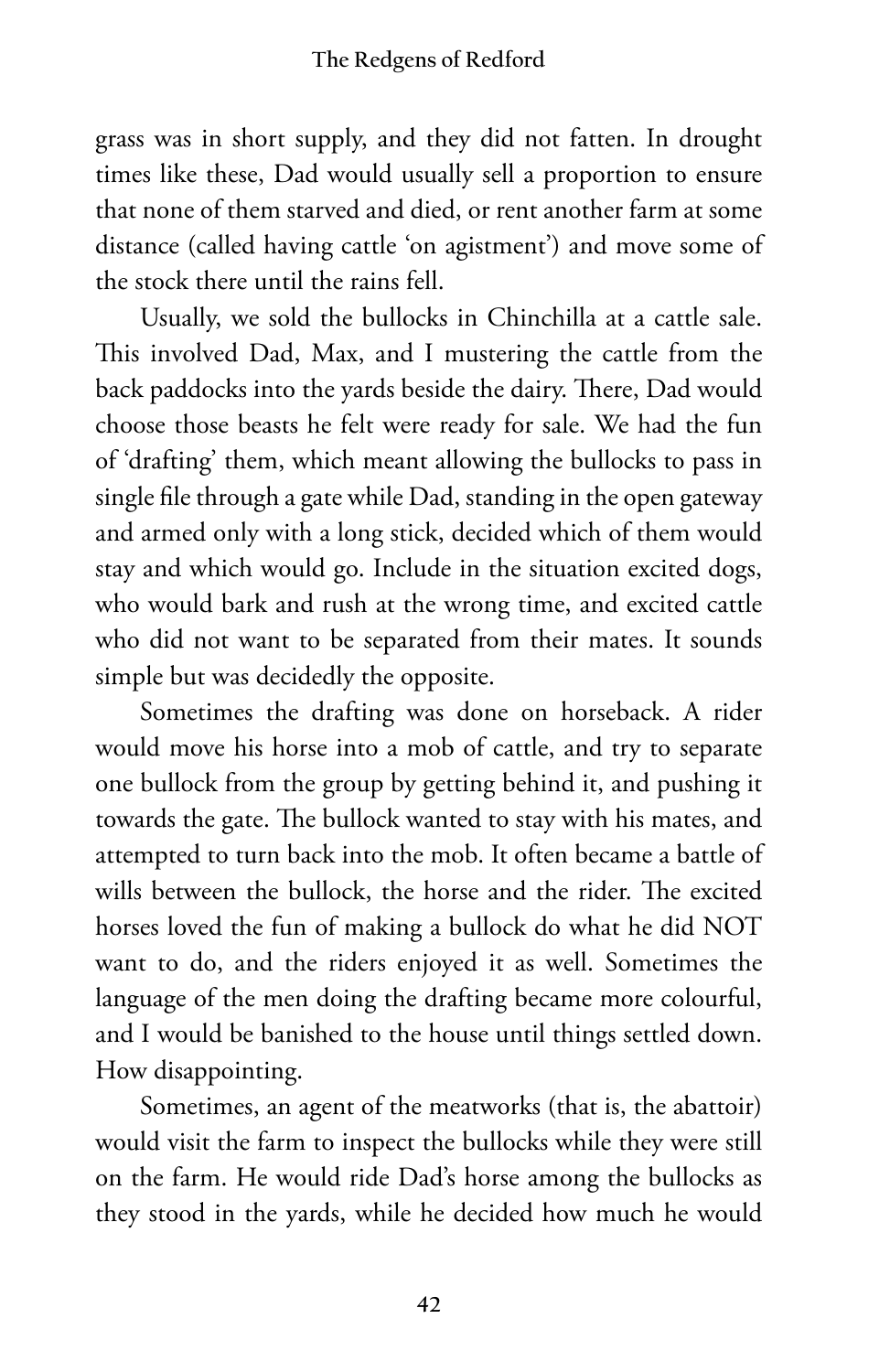offer for them and how many to take. This must have been a difficult decision for Dad to make. He would save on the cost of driving the cattle to the sale and be sure of the price they achieved. But he had to balance that against the possibility that a different buyer would offer more money at the cattle sale. Sometimes he sold on the farm, other times he didn't. I never knew the reasons behind each decision. But if he sold on the farm, we would still have to go through the drafting process. Only this time the buyer made the decision about which beast stayed and which went.

The routine was always the same. Sometime during the day, either as soon as the agent arrived or after the drafting was finished, Mum would provide a special afternoon tea for our visitor. A lace cloth was laid on the table, on which the best china and silver teapot sat, and her lightest sponge cake and savoury scones were served. It was one of the few times I remember her going to such effort to entertain.

Whether Dad chose the bullocks to be sold, or the meatworks buyer did, the next step was always the same. Early the next morning, usually before sunrise, a visitor would be in our kitchen, lighting the fire in the wood stove, and filling the kettle. This was our favourite drover, Bill, who loved to get the kettle boiling before we were up and dressed.

'Always knew you were a sleepy-head, Ray,' he would tease my father. Little did he know that both Mum and Dad had heard our dogs barking when he'd arrived, and had stayed in bed to let him have his little triumph.

After many cups of tea and slabs of toast, Dad and I would saddle our horses and help Bill drive the bullocks for the sale out of the yard where they had spent the night, down through the cultivation paddocks, across the creek at the bridge built by Mum's father, Grandad Harry, and out to the main road. All the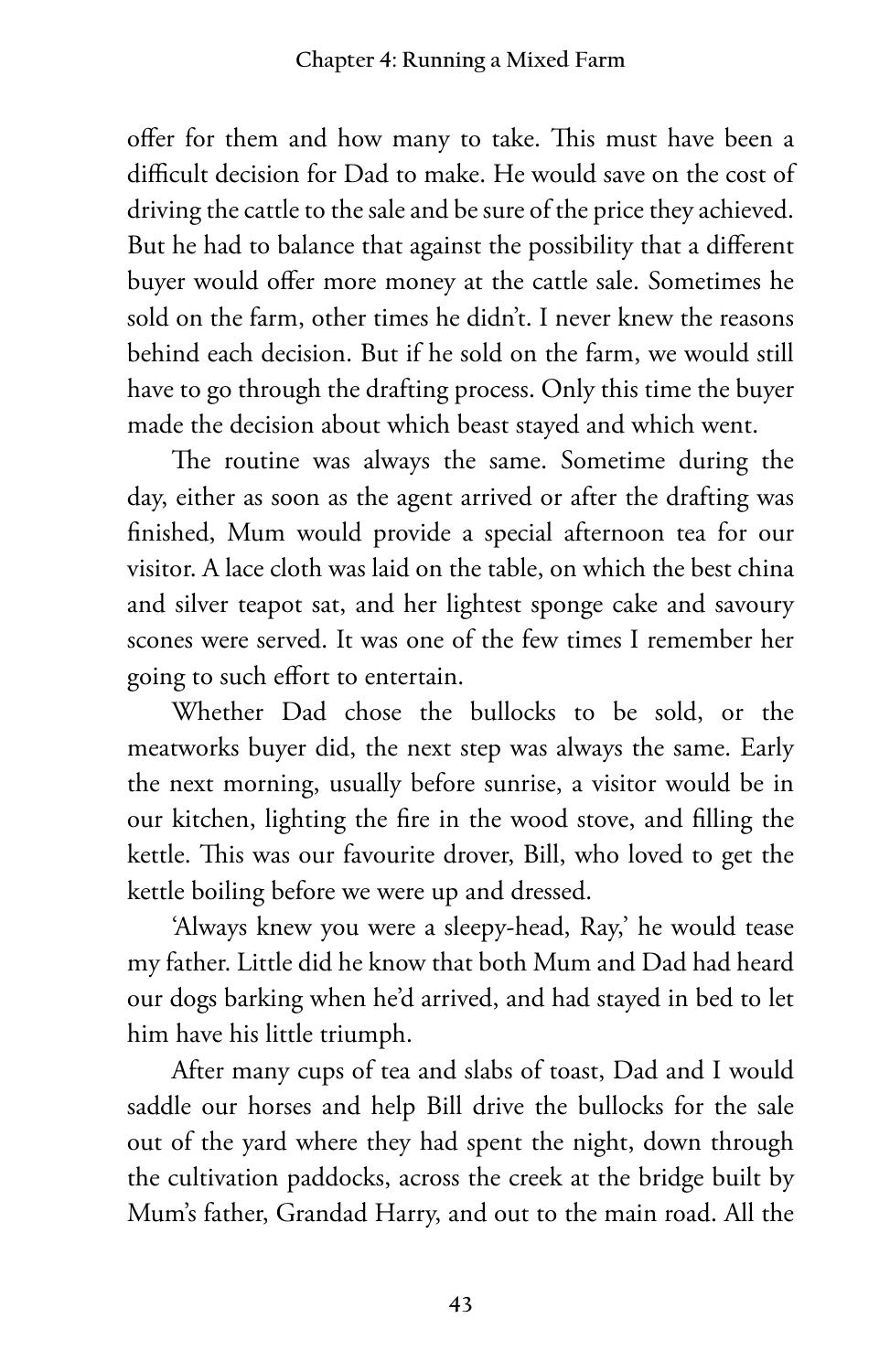while, Dad and Bill yarned, and I made sure that none of the stock lagged behind. Finally, through the gate onto the main road, we waved 'Goodbye,' and Bill took the cattle to Chinchilla, while Dad and I rode home.

As the years passed, droving fell out of fashion. Instead, big trucks would drive up to the yards and cattle would walk up a ramp onto the truck. So much more efficient, but much less fun.

The paddocks for the milking cows were those nearest the house, so less time was wasted in collecting them twice a day, but the beef cattle roamed in the paddocks farthest from the house. To reach them, either to supervise them, or to gather them for some purpose, we rode horses. Horses were my favourite animals on the farm.

My very earliest memory concerns the day my first and only pony arrived on the farm. I could not have been more than four years old. She was small, glossy black, with a white blaze on her forehead. I can remember Dad lifting me onto her back, while the branches of the poplar-box tree near the cow-yard waved overhead. She was called Midget.

Like most ponies, she had a strong personality. When her rider was young or inexperienced, she was steady and reliable, keeping her rider out of trouble. But when her rider was experienced, she showed considerable cunning in trying to get out of work. She had learnt how to open gates and could climb between the wires of many fences. It was exceedingly difficult to keep her where she did not want to be.

You could never ride her through water. She would walk into the water, stop suddenly, then her knees would fold slowly, and she would lie down, dumping her startled rider. No amount of training or punishment ever overcame this habit. After one or two examples of this trick, I learnt *never* to give her the chance to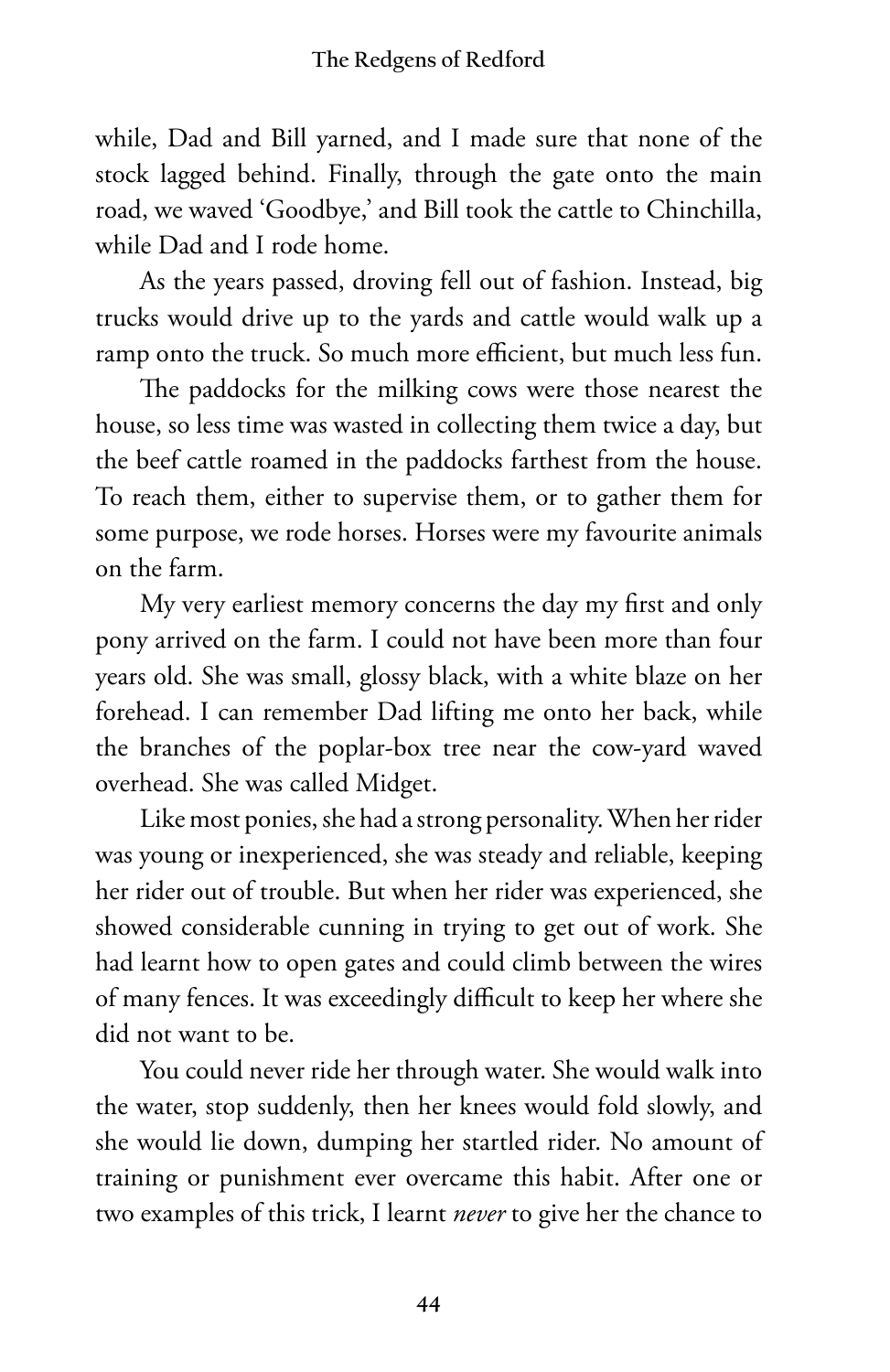repeat it. But at times, Max rode her as well. He was convinced that as he was five years older than me, and already similar to Dad in build and strength, he would get her to walk through water without lying down in it. I can still remember him coming back to the house with wet trousers when the pony proved that she was stronger than he was.

There were other horses I remember as well. Dad had an ex-racehorse called FourX, named after Queensland's favourite brand of beer. Dad was teetotal, but never renamed his horse, and rode it for years. And later there was 'the mare' who never had another name. But Dad loved her and she adored and trusted Dad. She would follow his lead into scary situations where no-one else could convince her to go. She loved working with cattle and would get excited whenever there was the chance to interact with them. That happened the one time I rode her, and she was too strong for me to control. Dad arrived by car to find out why I was taking so long to get a bullock through a gate, and I was glad to let him take over. She knew what had to be done and was quite capable of doing the job, but I knew I was not a good enough rider to stay on her back while she did it.

Dad usually bought pigs soon after they were weaned from their mothers, and then kept them for a few months while they grew and fattened. He bought and sold them at the weekly pig and calf sales in Chinchilla. If he intended to buy, he would be driving one of the farm utilities with a special cage sitting on the back. But at least once, he bought when he was driving the car. Always one to think outside the box, his solution was to put each piglet into a sack. With their heads free and the sack tied tightly around their necks, he placed them into the car boot. But sometime on the drive home, he could hear noises that suggested at least one of the pigs had found its way out of the bag.